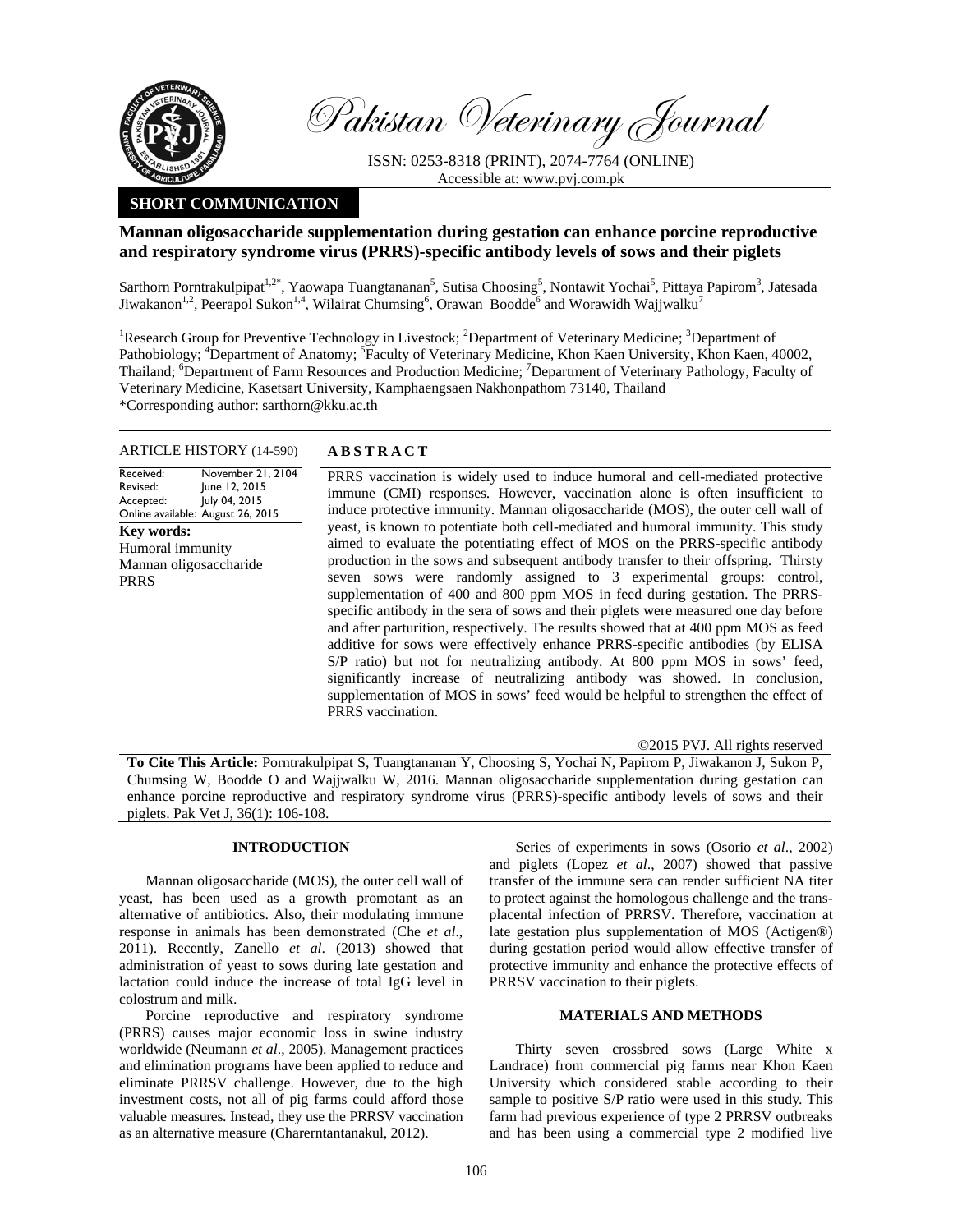virus (MLV) for vaccination. Only sows of the parity 2 to 6 were randomly assigned to 3 treatment groups: Control group (n=10) received gestation diets without supplement; 400MOS group (n=14) received gestation diets supplemented with 400 ppm MOS and 800MOS group (n=13) received gestation diets supplemented with 800 ppm MOS.

The treatment started from day 42 of gestation until parturition. The amounts of diet were adjusted according to the body condition and the parity of sows. All sows received modified live PRRS vaccine (Boehringer Ingelheim) on day 55 of the gestation and 2 weeks later.

Blood samples from sows were collected from ear vein one day before parturition. Three biggest and 3 smallest piglets (by body weight) from each litter were selected for blood collection 1 day after birth.

A commercial ELISA kit for PRRSV antibody test (IDEXX PRRS X3 Ab Test) was used to detect PRRSV specific antibodies. According to the manufacturer's instruction, sample to positive control  $(S/P)$  ratio of  $>0.4$ was considered positive. Serum neutralizing (SN) titers were performed as described previously (Geldhof *et al*., 2012). Neutralizing antibody titers were expressed as the reciprocal of the highest serum dilution in which no cytopathic effect (CPE) was observed. Each sample was run in triplicate.

Ten serum samples from piglets (2 from control, 3 from 400MOS and 5 from 800MOS groups) and 2 serum samples from sows (from 800MOS groups) were excluded due to hemolysis.

The SN titers were evaluated as continuous variables after  $log_2$  transformation of the raw titers. Difference of SN titers and S/P ratio between groups was evaluated by Analysis of Variance (ANOVA). Difference between each pair was then analyzed using Turkey's t-test. Chi-square test was used for analysis of dichotomous data (the number of positive pigs at the cut-off value 1:32). Statistical differences were declared at P<0.05.

#### **RESULTS**

The MOS-treated sows showed relatively higher S/P ratio than those in the control group, although the significant differences of S/P ratio were not observed (P>0.05). The S/P ratio of 400MOS group was slightly higher than that of 800MOS group but statistically no significant difference between them (Table 1). Piglets obtained from MOS-treated groups had significantly higher S/P ratio (P<0.05) than those from the control group. The piglets derived from the sows of 400MOS group showed higher S/P ratio than those obtained from sows of 800MOS group, although statistically no significant difference between them (Table 1).

For SN titers, the sows in the 800MOS group showed higher SN titers than those in the control or 400MOS group, although statistically no significant difference between each group (Table 2). The piglets obtained from the sows in the 800MOS group showed significantly higher SN titers than those obtained from sows in the 400MOS group or from the sows in the control group (Table 2). No difference was observed for the SN titers of the piglets from the sows of 400MOS group and from the control group.

**Table 1:** ELISA S/P ratio of the sows and their piglets

|           | S/P ratio (Mean±SD)    |                                     |  |  |  |  |
|-----------|------------------------|-------------------------------------|--|--|--|--|
| Treatment | Sows                   | Piglets                             |  |  |  |  |
| Control   | $0.62 \pm 0.45$ (n=10) | $1.45 \pm 0.67$ <sup>a</sup> (n=58) |  |  |  |  |
| 400 MOS   | $1.37 \pm 0.95$ (n=14) | $2.01 \pm 0.92^b$ (n=81)            |  |  |  |  |
| 800 MOS   | $1.17 \pm 0.96$ (n=11) | $1.80 \pm 1.02^b$ (n=73)            |  |  |  |  |

Different superscript letters in the same column indicate significant differences between treatments (P<0.05).

**Table 2:** SN titers of sows and their piglets

|                   | $Log_2$ SN titers (Mean $\pm$ SD)                                    |                                   |  |  |  |  |
|-------------------|----------------------------------------------------------------------|-----------------------------------|--|--|--|--|
| <b>Treatments</b> | Sows                                                                 | Piglets                           |  |  |  |  |
| Control           | $2.8 \pm 1.5$ (n=10)                                                 | $4.2 \pm 1.8$ <sup>a</sup> (n=58) |  |  |  |  |
| 400 ppm MOS       | $2.6 \pm 1.3$ (n=14)                                                 | $4.9 \pm 1.9^{\circ}$ (n=81)      |  |  |  |  |
| 800 ppm MOS       | $4.1 \pm 2.2$ (n=11)                                                 | $5.1 \pm 2.3^b$ (n=73)            |  |  |  |  |
|                   | Different superscript letters associated in the same column indicate |                                   |  |  |  |  |

erscript letters associated in the same column indicate significant differences between treatments (P<0.05).

**Table 3:** Number and the percentage of piglets having SN titers ≥ 1:32  $(log<sub>2</sub> titer=5)$ 

| S/P ratio                               |                                                                    | Control                   |  | 400MOS            |  | 800MOS                     |  |  |
|-----------------------------------------|--------------------------------------------------------------------|---------------------------|--|-------------------|--|----------------------------|--|--|
| $\ge$ 1:32 (log <sub>2</sub> titer = 5) |                                                                    | $(23/58)$ 40 <sup>a</sup> |  | $(55/81) 68^{bc}$ |  | $(38/73)$ 52 <sup>ac</sup> |  |  |
|                                         | Different superscript letters in the same row indicate significant |                           |  |                   |  |                            |  |  |
| $(P<0.05)$ .                            |                                                                    |                           |  |                   |  |                            |  |  |

The percentage of the piglets having SN titers  $\geq 1:32$  $(\log_2 t \text{iter}=5)$  in 400MOS group was significantly higher (P<0.05) than that of the control group (Table 3). The value of the 800MOS group was higher than control group however with no statistically significant. No significant difference was seen in the S/P ratio and the SN titers of the big and small piglets of the three groups (data not shown).

#### **DISCUSSION**

The piglets fed with colostrum from the sows fed MOS in feed showed higher PRRS specific antibodies, which was demonstrated by the increase of the ELISA S/P ratio and SN titers (Table 1 and 2). The mechanisms of this phenomenon could be explained as follows; One month prepartum, serum PRRS-specific antibody of the sows translocate into the mammary gland probably by FcRn receptor (Salmon *et al*., 2009). IgG gradually accumulates in the mammary gland and reaches the plateu at the end of gestation. After parturition, piglets receive all IgG from the colostrum within 24 hours (Klopfenstein *et al*., 2006). The benefit of piglets having higher PRRSspecific antibody is that their maternally derived antibodies would persist longer and in high level in the blood stream compare to piglets having lower PRRSspecific antibody.

Due to dose dependent property of MOS in immune stimulation (Nochta *et al*., 2009), 400 ppm MOS as feed additive for sows were effective to cause the enhancement of PRRS-specific antibodies (by ELISA S/P ratio; Table 1) whereas significant increase of neutralizing antibody was detected at dose higher than 400 ppm (Table 2). The number of piglets having SN titers  $>1:32$  (log<sub>2</sub> titer=5) which assure at least 50% sterile immunity to PRRSV in piglets (Lopez *et al*., 2007) was significantly increase at 400 ppm MOS in sows' feed. However, no significance increased was found at 800 ppm MOS. Taken together, the result indicates that the appropriate dose should be between 400 and 800 ppm, which needed to be explored further.